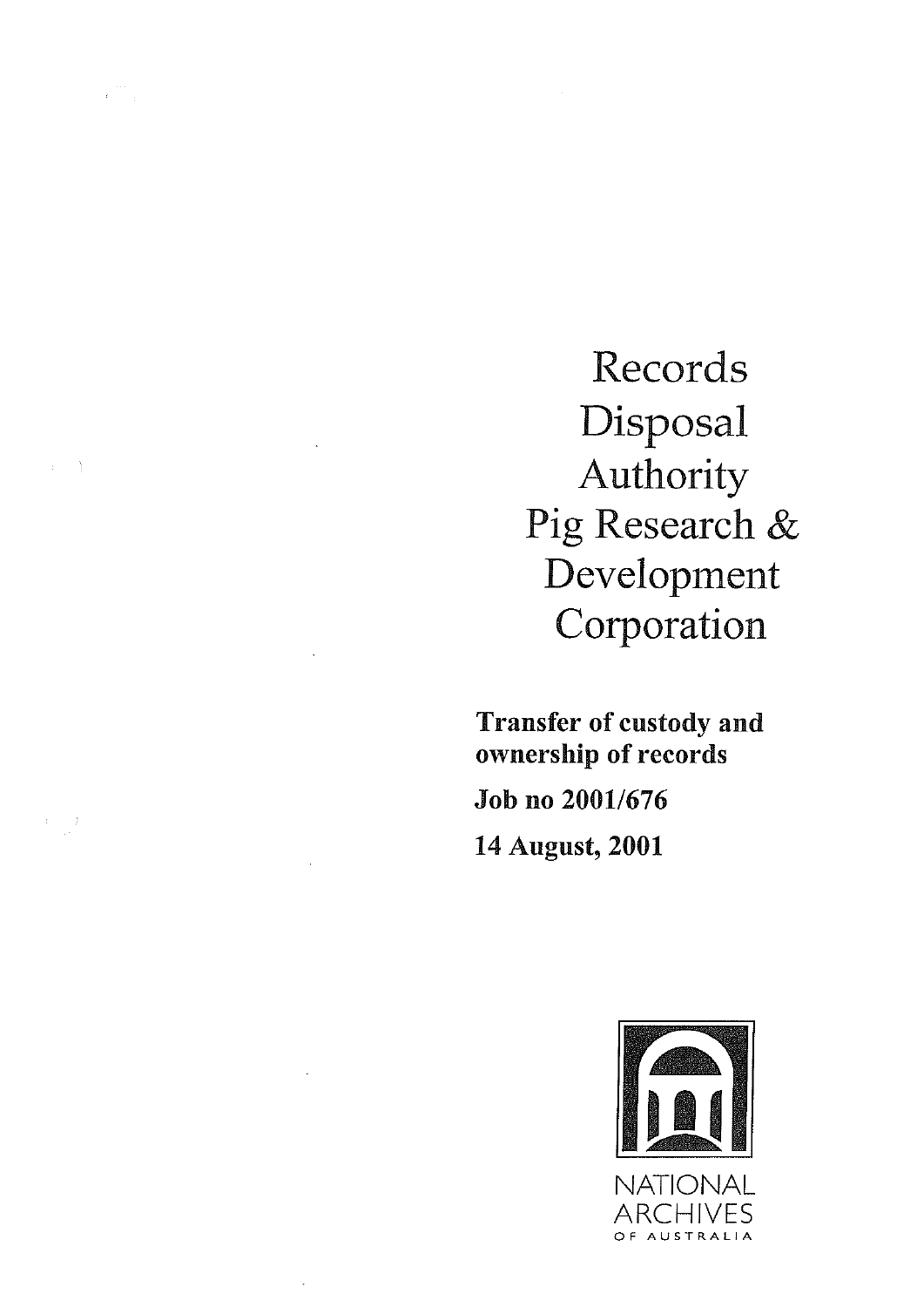©Commonwealth of Australia 2001

 $\ddot{\phantom{a}}$ 

 $\hat{\mathbf{r}}$ 

 $\ddot{\phantom{1}}$ 

 $\hat{\mathcal{A}}$ 

 $\cdot$ 

 $\begin{array}{c} \left( 1-\frac{1}{2}\right) \\ \left( 1-\frac{1}{2}\right) \end{array}$ 

This work is copyright. Apart from any use as permitted under the *Copyright* Act 1968, no part may be reproduced by any process without prior written permission from the National Archives of Australia. Requests and inquiries concerning reproduction and rights should be directed to the Publications Manager, National Archives of Australia, PO Box 7425, Canberra Mail Centre ACT 2610, Australia.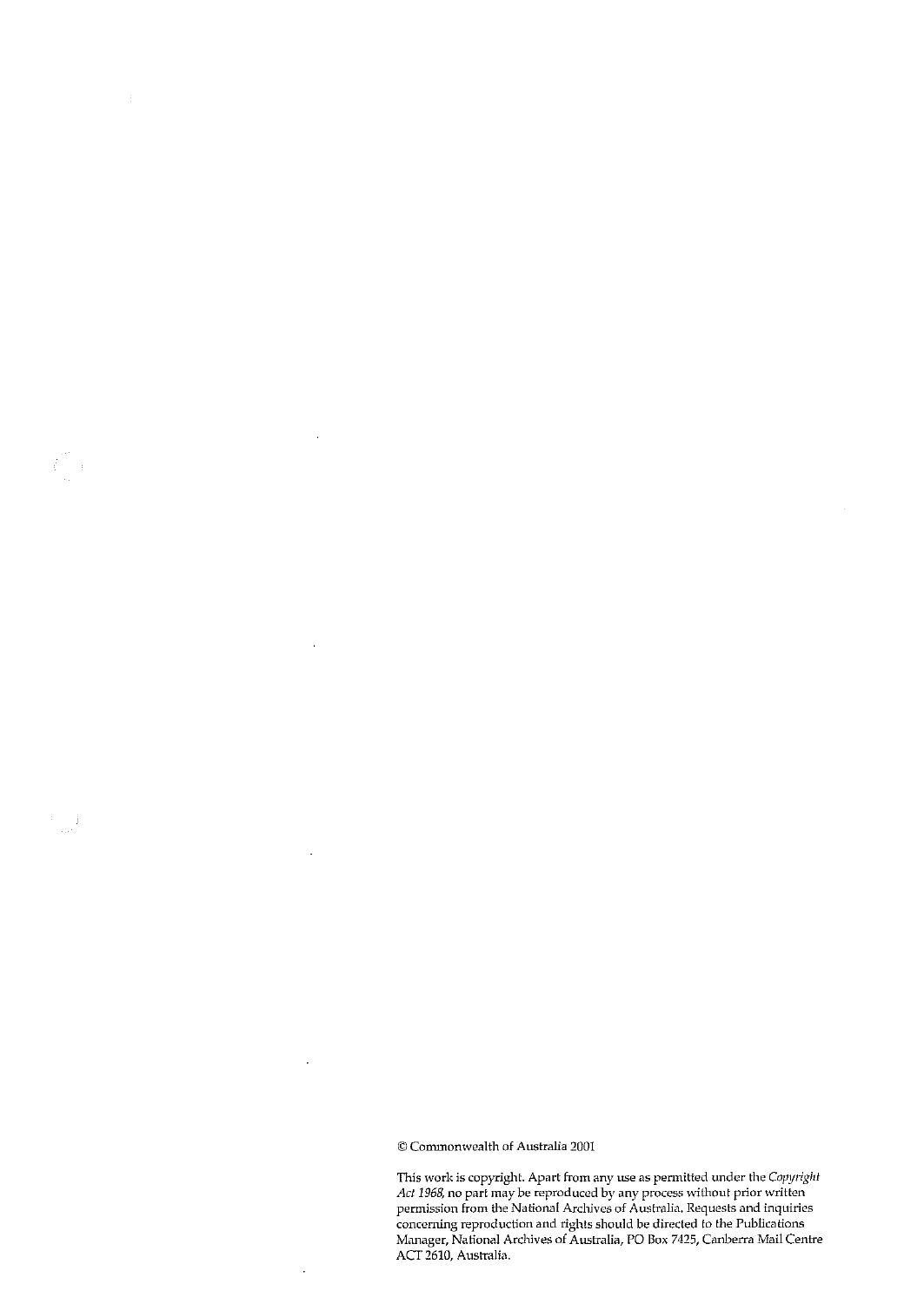### **CONTENTS**

 $\frac{1}{2}$ 

 $\begin{array}{c} \mathcal{D} \\ \mathcal{F} \\ \mathcal{F} \end{array}$ 

 $\frac{1}{2}$ 

| <b>INTRODUCTION</b>                           | 5 |
|-----------------------------------------------|---|
|                                               |   |
| The Appraisal Process                         | 5 |
| Disposal Authorisation                        | 5 |
| Purpose of this Authority                     | 5 |
| Using this Authority                          | 5 |
| Conditions Attached to the Disposal Authority | 6 |
| Amendment of this Authority                   | 6 |
| <b>AUTHORISATION</b>                          | 7 |
| <b>CLASSES</b>                                | 9 |

 $\ddot{\phantom{a}}$ 

 $\ddot{\phantom{a}}$ 

 $\ddot{\phantom{1}}$ 

 $\mathcal{A}$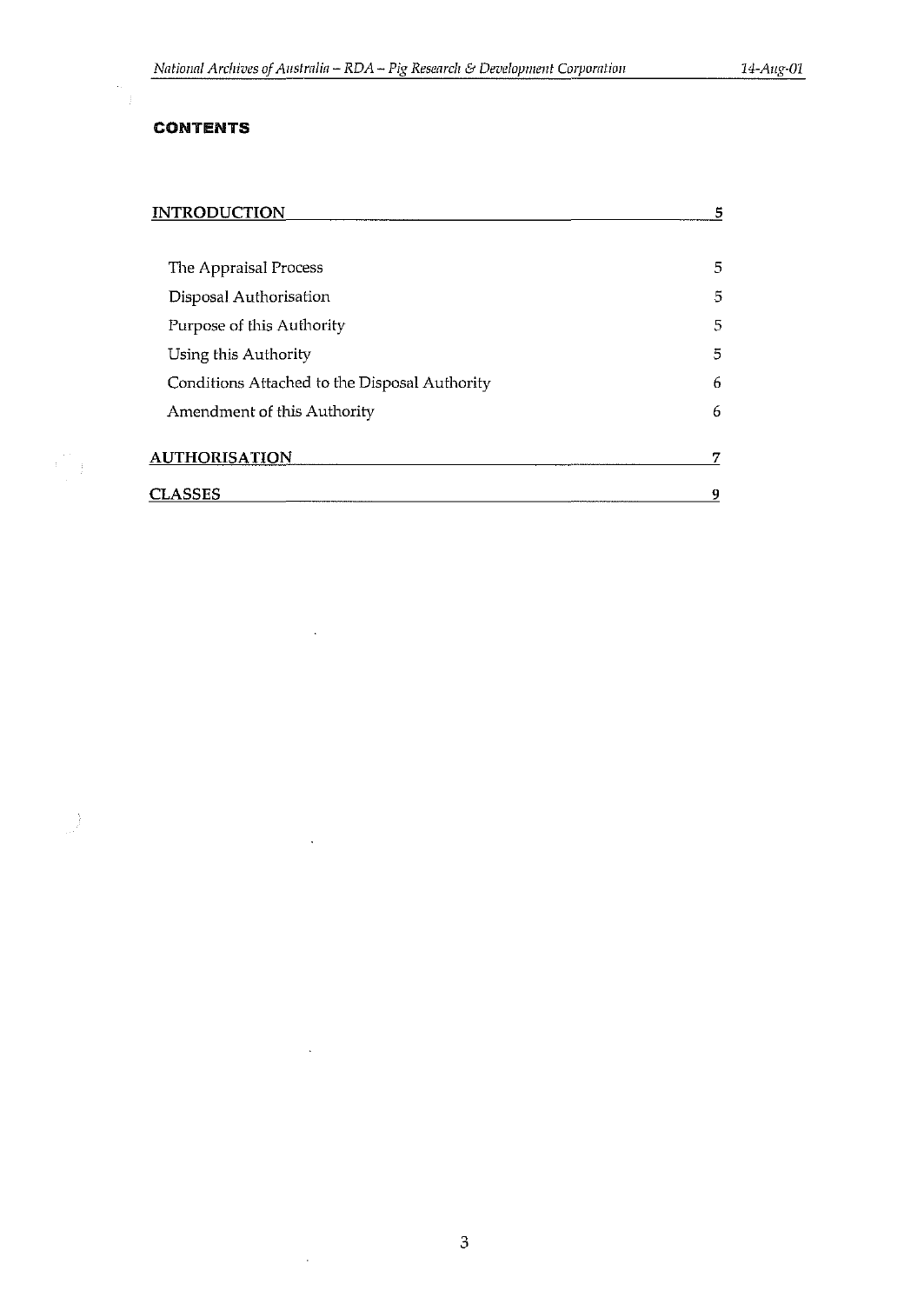$\begin{pmatrix} 1 & 0 \\ 0 & 1 \end{pmatrix}$ 

 $\frac{1}{2}$ 

 $\ddot{\phantom{0}}$ 

 $\ddot{\phantom{a}}$ 

 $\ddot{\phantom{a}}$ 

 $\ddot{\phantom{0}}$ 

 $\sim 10^{-10}$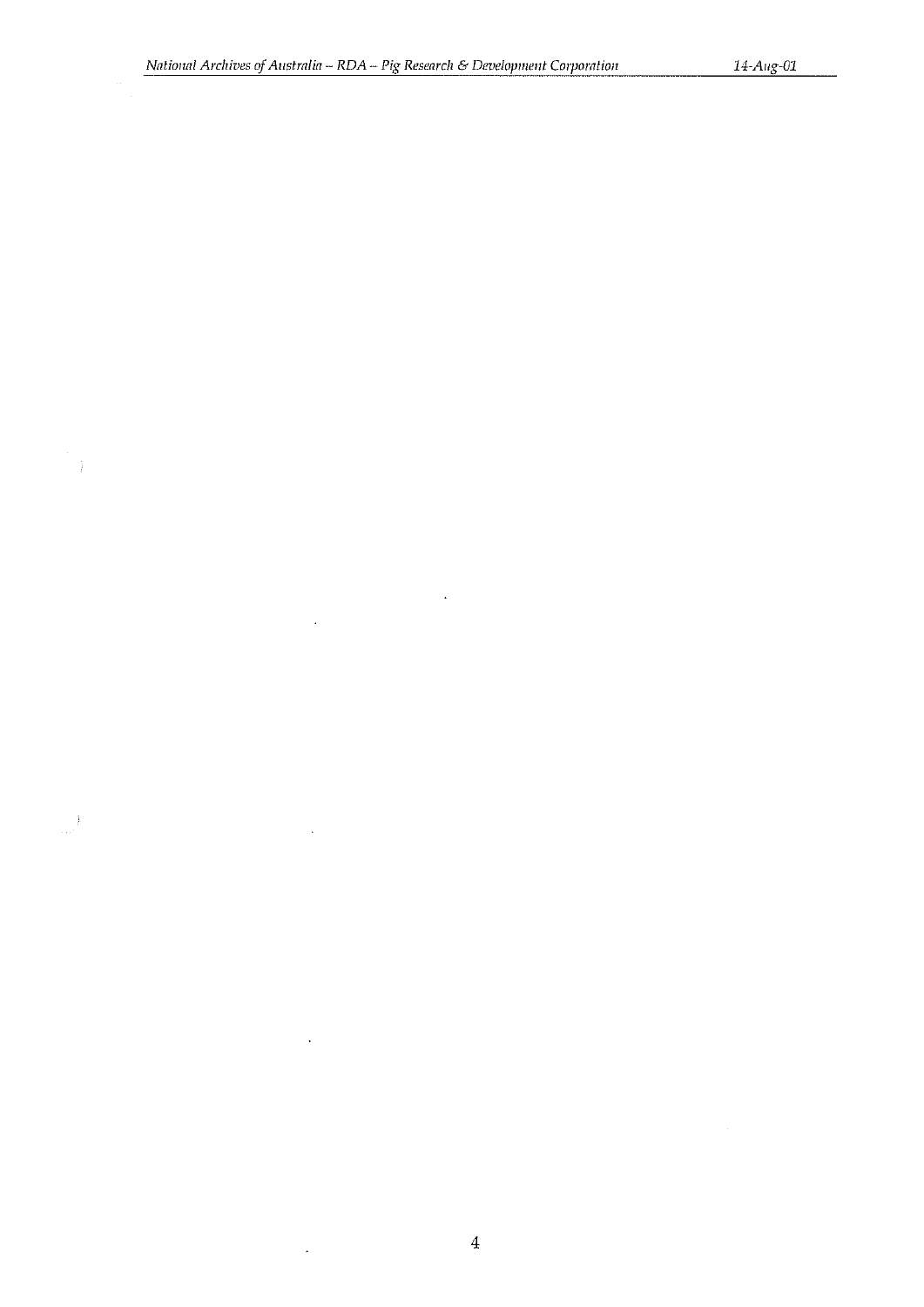# **INTRODUCTION**

#### **The** appraisal process

The appraisal of Commonwealth records is based on the methodology for Designing and Implementing Recordkeeping Systems (DIRKS) outlined in the Australian Standard AS4390-1996, *Records Management,*  Part 1: General, Clause 1.3, and expanded in the DIRKS Manual. It is an analytical process that involves identifying which records should be created, assessing the value of records for future use, identifying those records with enduring value and deciding how soon the remainder can be destroyed or otherwise disposed of.

The process can involve making decisions about the alteration of records, and where records have already been created, the transfer of ownership or custody of these records. It also involves authorising the action arising from the assessment and putting the action into effect by sentencing. The appraisal process provides a framework of accountability for recordkeeping.

#### Disposal authorisation

Section 24 of the *Archives Act 1983* provides that records are not to be disposed of without the consent of the Archives unless the action of disposal is positively required by law, or takes place in accordance with a normal administrative practice of which the Archives does not disapprove. Advice on the provisions of the Archives Act can be obtained from any National Archives office.

### Purpose of this authority

This authority authorises the transfer of custody or ownership, or other disposal, of Commonwealth records as required by the Archives Act.

#### Using this authority

This authority covers records controlled by the agency and applies only to the records or classes of records described in the authority.

This authority is to be used to determine the custody or ownership of Commonwealth records. This is done by a process known as 'sentencing'. Sentencing involves the examination of records in order to identify the individual disposal class to which they belong. This process enables the sentencing officer to determine the appropriate disposal action for the records. Advice on sentencing can be obtained from your nearest National Archives office.

Records remaining in Commonwealth custody should be sentenced in accordance with the Administrative Functions Disposal Authority, issued by the National Archives to cover housekeeping and other records common to most Commonwealth agencies, and other specific Records Disposal Authorities issued to the agency. Records selected as national archives should be transferred into the custody of the National Archives. The Archives no longer accepts records that have not been sentenced in accordance with valid records disposal authorities. Commonwealth agencies may withdraw records for official reference purposes through the lending service.

From time to time the National Archives places 'freezes' on the disposal of some groups of records, which places a moratorium on the destruction of these records. If you require further information about disposal freezes and whether they affect this Records Disposal Authority, please contact the National **Archives at recordkeeping@naa.gov.au**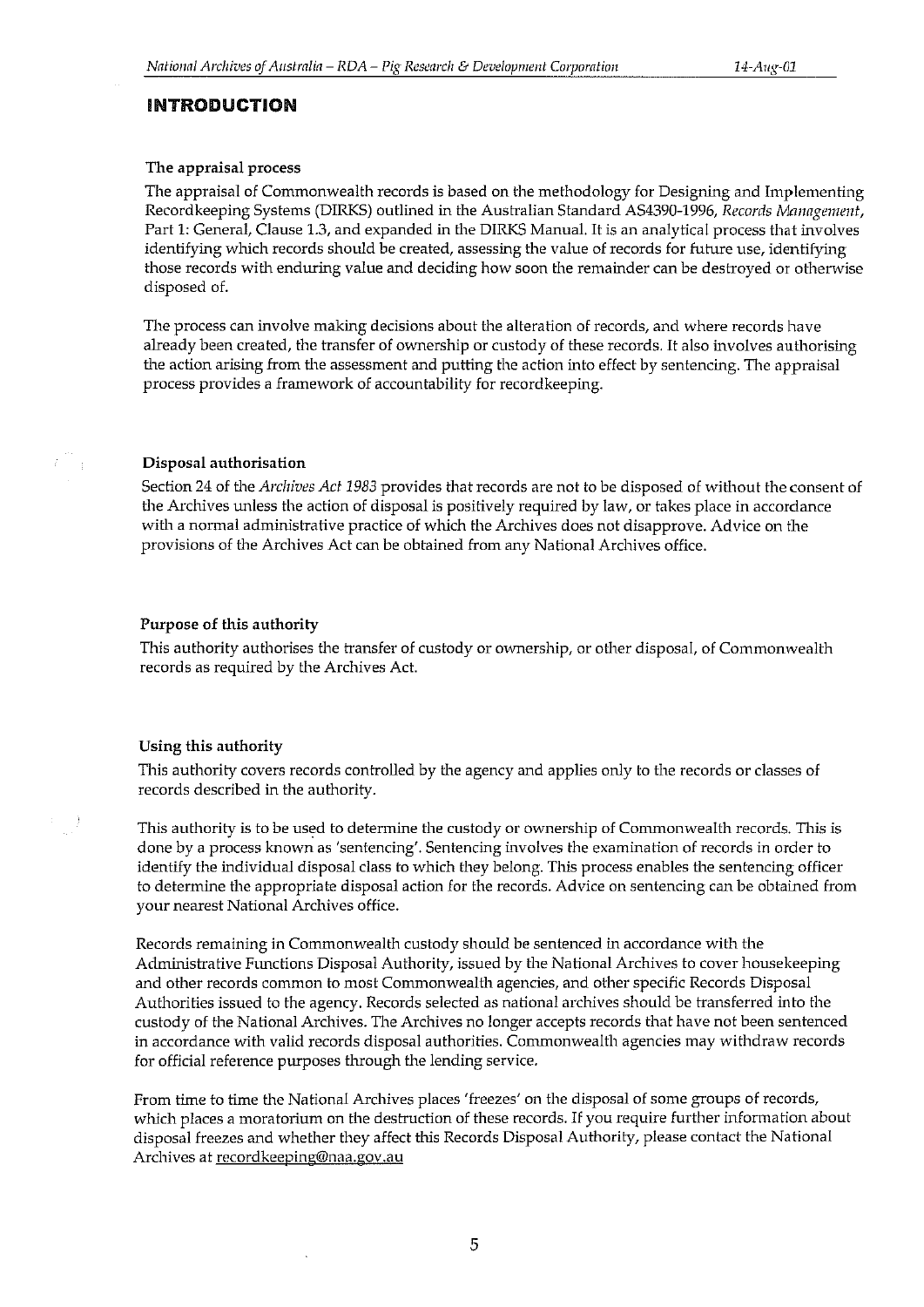#### Conditions attached to the disposal authority

In some circumstances, it may be necessary for the relevant Commonwealth agency to enter into contractual arrangements with the body taking custody or ownership of the records to ensure that the ongoing needs of the Commonwealth are protected. The contract may include clauses to:

- recover records at the completion of the contract, or at any other reasonable time
- ensure that the records are appropriately managed and maintained
- protect the security of the records
- ensure compliance with the provisions of the *Privacy Act* 1988 as if the custodian was the 'Record Keeper' in accordance with that Act
- prevent unauthorised disclosure of information, in accordance with the provisions of the *Crimes Act*  1914 and any legislation relevant to your agency
- provide for reasonable access to the records by the Commonwealth and its authorised agents
- limit the use of the records to legitimate purposes under the terms of the contract

You should seek specific legal advice on these matters.

#### Amendment of this authority

An amendment of this authority must be approved by the National Archives. Officers using the authority should advise the National Archives of any changes considered desirable.

### CONTACT INFORMATION

# 1. For changes to this RDA contact the Canberra Office of the National Archives of Australia:

Queen Victoria Terrace Tel: (02) 6212 3610 Parkes ACT 2600 Canberra Mail Centre

PO Box 7425 **Email:** recordkeeping@naa.gov.au

ACT 2610 Website: www.naa.gov.au

2. For sentencing advice contact your local office of the National Archives. The address and phone number of your local office can be found at the National Archives web-site address above.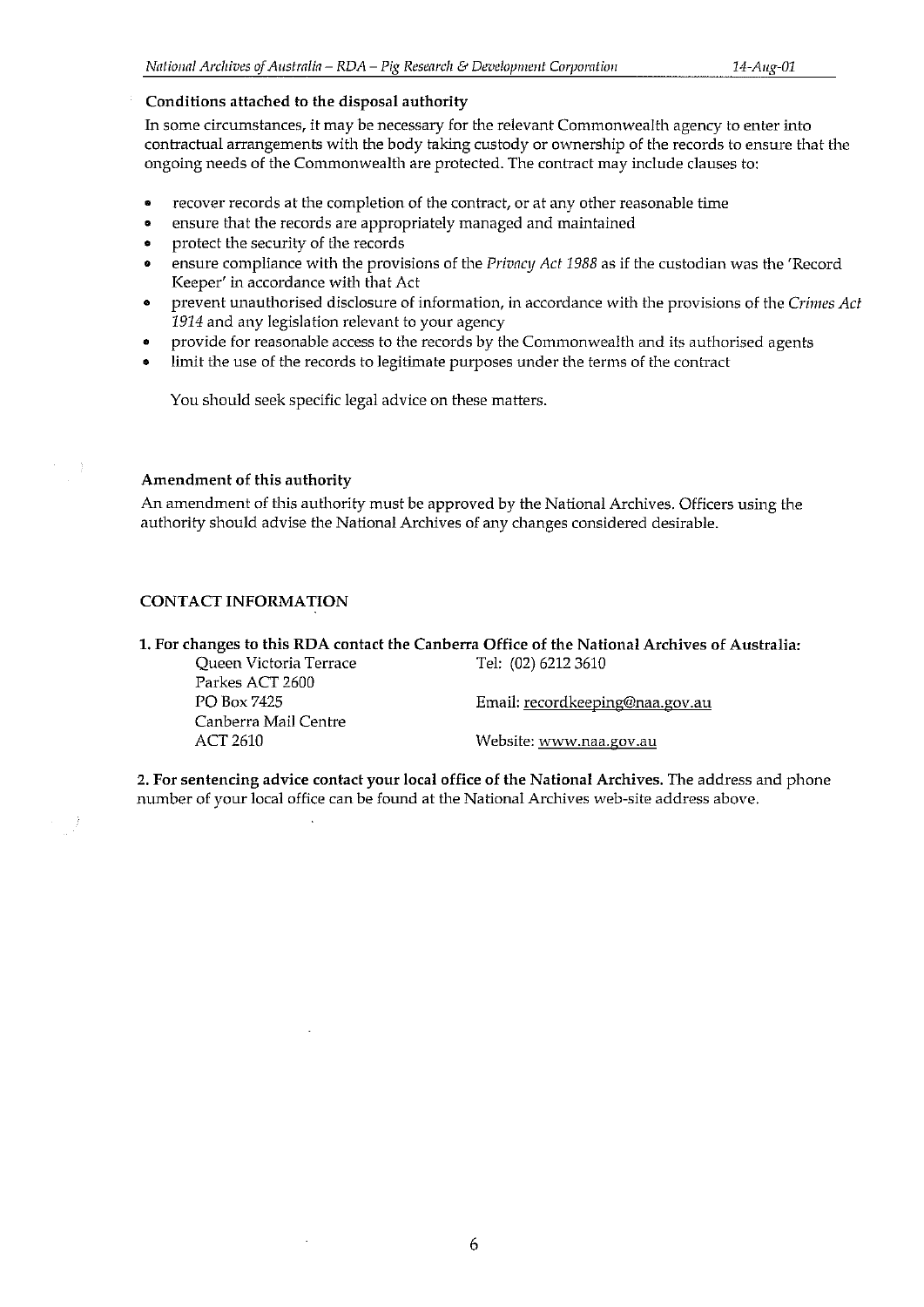# **RDA Job** No 2001/676

# **AUTHORISATION**

RECORDS DISPOSAL AUTHORITY

<u> Primeira de la propia de la propia de la propia de la propia de la propia de la propia de la propia de la pro</u>

| Person to whom notice of<br>authorisation is given: |                                     | The Secretary<br>Agriculture, Fisheries and Forestry<br>GPO Box 858<br>Canberra ACT 2601             |
|-----------------------------------------------------|-------------------------------------|------------------------------------------------------------------------------------------------------|
| <b>Purpose:</b>                                     | THE ARCHIVES ACT 1983               | <b>AUTHORISES ARRANGEMENTS FOR THE DISPOSAL OF</b><br>RECORDS IN ACCORDANCE WITH SECTION 24(2)(b) OF |
| Application:                                        | Research & Development Corporation. | Transfer of custody and ownership of records of the Pig                                              |

This authorisation applies to only the disposal of the records described on the authority in accordance with the disposal action specified on the authority. The authority will apply only if disposal takes place with the consent of the agency that is responsible at the time of disposal for the functions documented in the records concerned.

**Authorising Officer,** "Nattonul **Archives of Australia** 

 $\frac{1}{\sqrt{2\pi}}\int_{\mathcal{C}}\vec{E}\vec{E}$ Venetia Beale

**Director**  Recordkeeping Implemetation

 $\hat{z}$ 

Date of Issue 14 August, 2001

**Date of Amendment** 

**Expiry Date**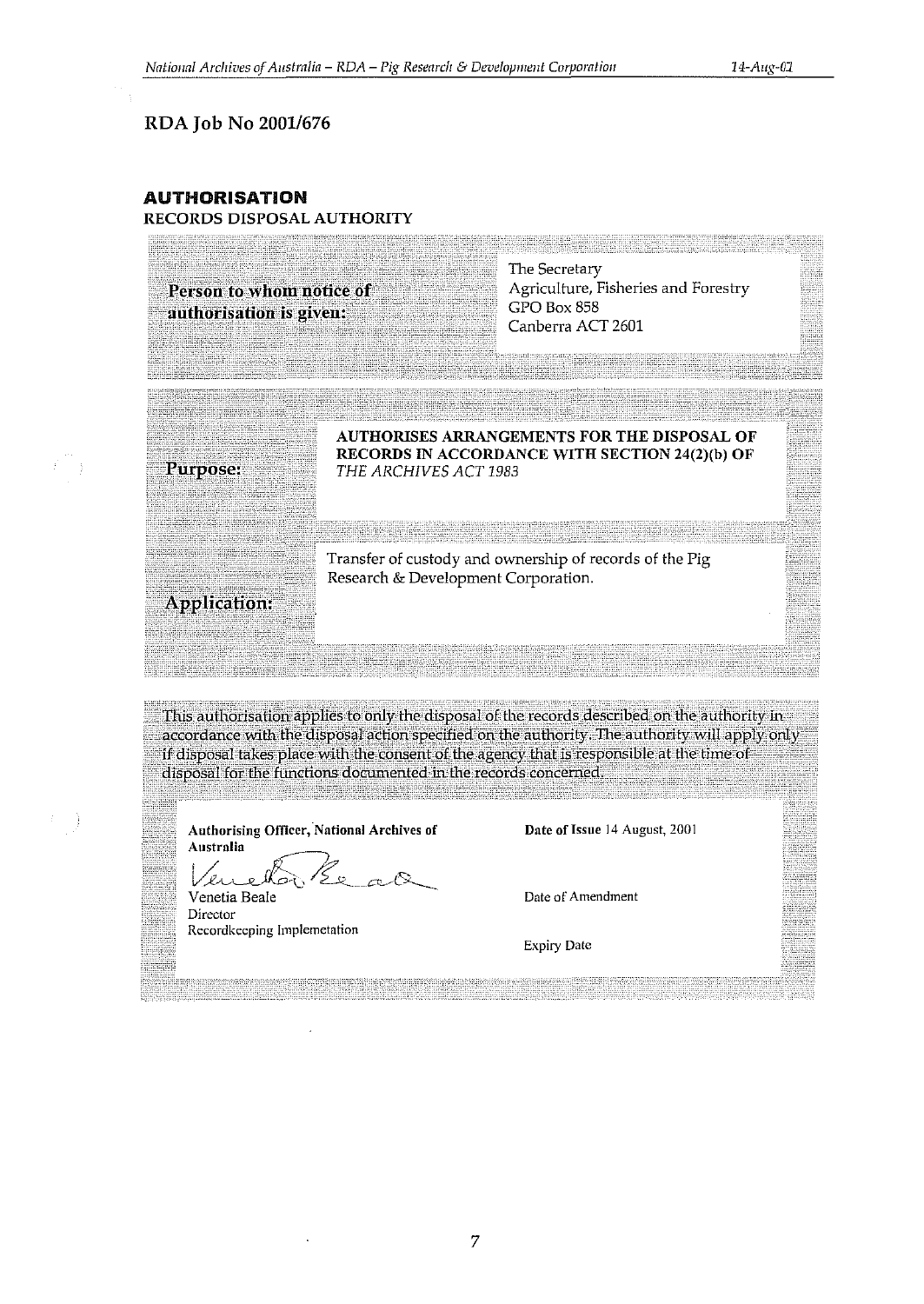$\ddot{\phantom{a}}$ 

 $\ddot{\phantom{a}}$ 

 $\ddot{\phantom{0}}$ 

 $\mathcal{A}^{\mathcal{A}}$ 

 $\bar{\alpha}$ 

 $\label{eq:2} \begin{aligned} \mathcal{L}_{\text{max}}^{(2)} = \mathbb{E} \left[ \begin{array}{c} \mathcal{L}_{\text{max}}^{(2)} \\ \mathcal{L}_{\text{max}}^{(2)} \end{array} \right] \end{aligned}$ 

 $\frac{1}{2}$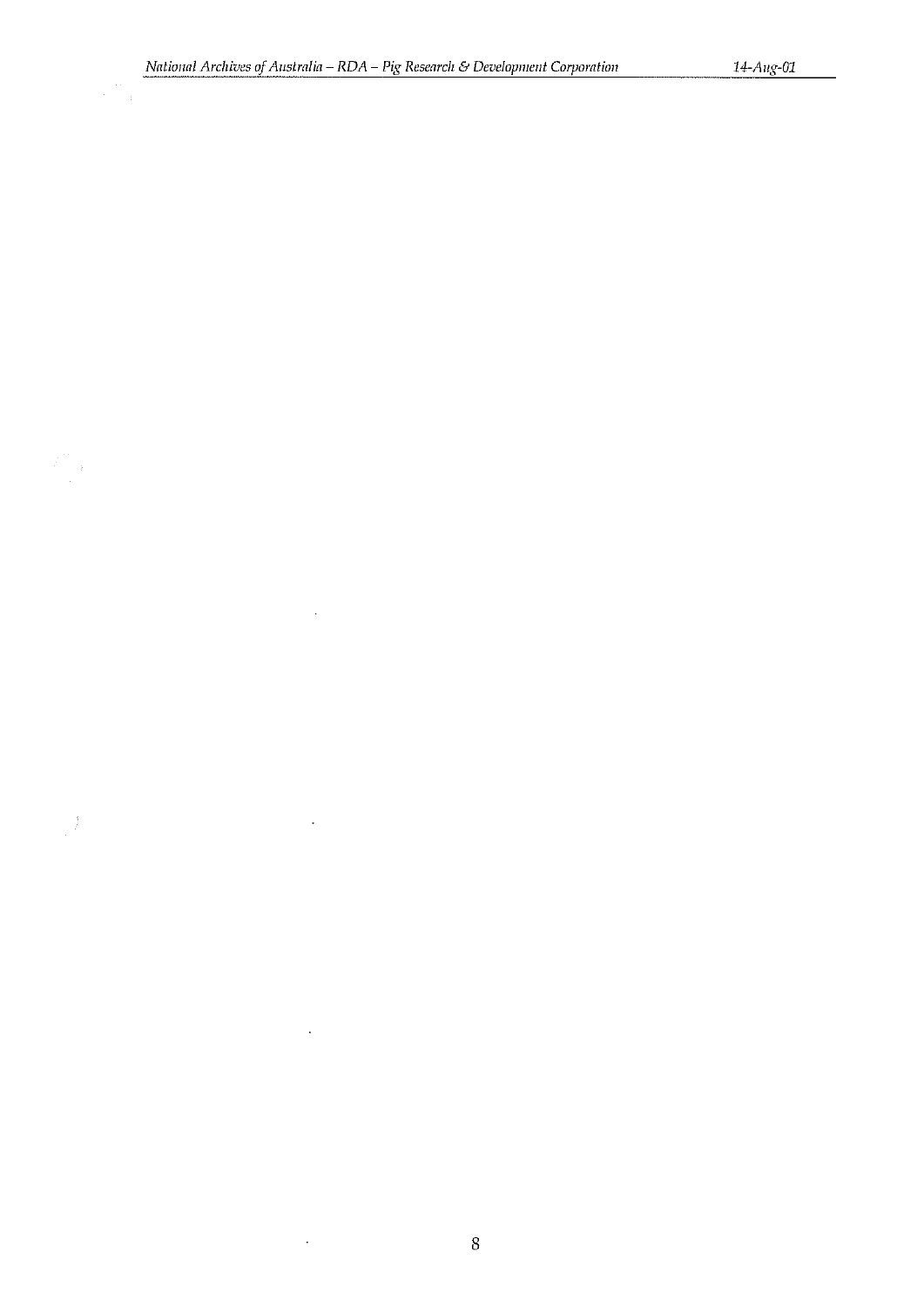# ADMINISTRATIVE **FUNCTIONS**

 $\ddot{\phantom{0}}$ 

 $\sim$ 

 $\left\{ \begin{array}{cc} 1 & 0 \\ 0 & 0 \end{array} \right\}$ 

 $\bar{\omega}$ 

# **All Activities**

| <b>Entry No</b><br>3008 | <b>Description of Records</b><br>Records sentenced as retain as national archives from the<br>Administrative Functions Disposal Authority<br>(Date Range: 1971 - 2001)                                                                                                                                                                                                                                                           | <b>Disposal Action</b><br>Commonwealth to<br>retain ownership.<br>Transfer to National<br>Archives. |
|-------------------------|----------------------------------------------------------------------------------------------------------------------------------------------------------------------------------------------------------------------------------------------------------------------------------------------------------------------------------------------------------------------------------------------------------------------------------|-----------------------------------------------------------------------------------------------------|
| 3009                    | Records sentenced for temporary retention under the<br>COMPENSATION, OCCUPATIONAL HEALTH & SAFETY<br>or ESTABLISHMENT functions from the Administrative<br>Functions Disposal Authority.<br>For personnel records of the Corporation, use<br><b>CORPORATE GOVERNANCE</b><br>(Date Range: 1971 - 2001)                                                                                                                            | Commonwealth to<br>retain ownership.<br>Transfer to Portfolio<br>Department                         |
| 3010                    | Records sentenced for temporary retention under the<br>COMMUNITY RELATIONS, EQUIPMENT & STORES,<br>FINANCIAL MANAGEMENT, FLEET MANAGEMENT,<br>GOVERNMENT RELATIONS, INDUSTRIAL RELATIONS,<br>LEGAL SERVICES, PROPERTY MANAGEMENT,<br>PUBLICATION, STAFF DEVELOPMENT, STRATEGIC<br>MANAGEMENT or TECHNOLOGY &<br>TELECOMMUNICATIONS functions of the Administrative<br>Functions Disposal Authority.<br>(Date Range: 1971 - 2001) | Transfer custody to<br>Australian Pork<br>Limited                                                   |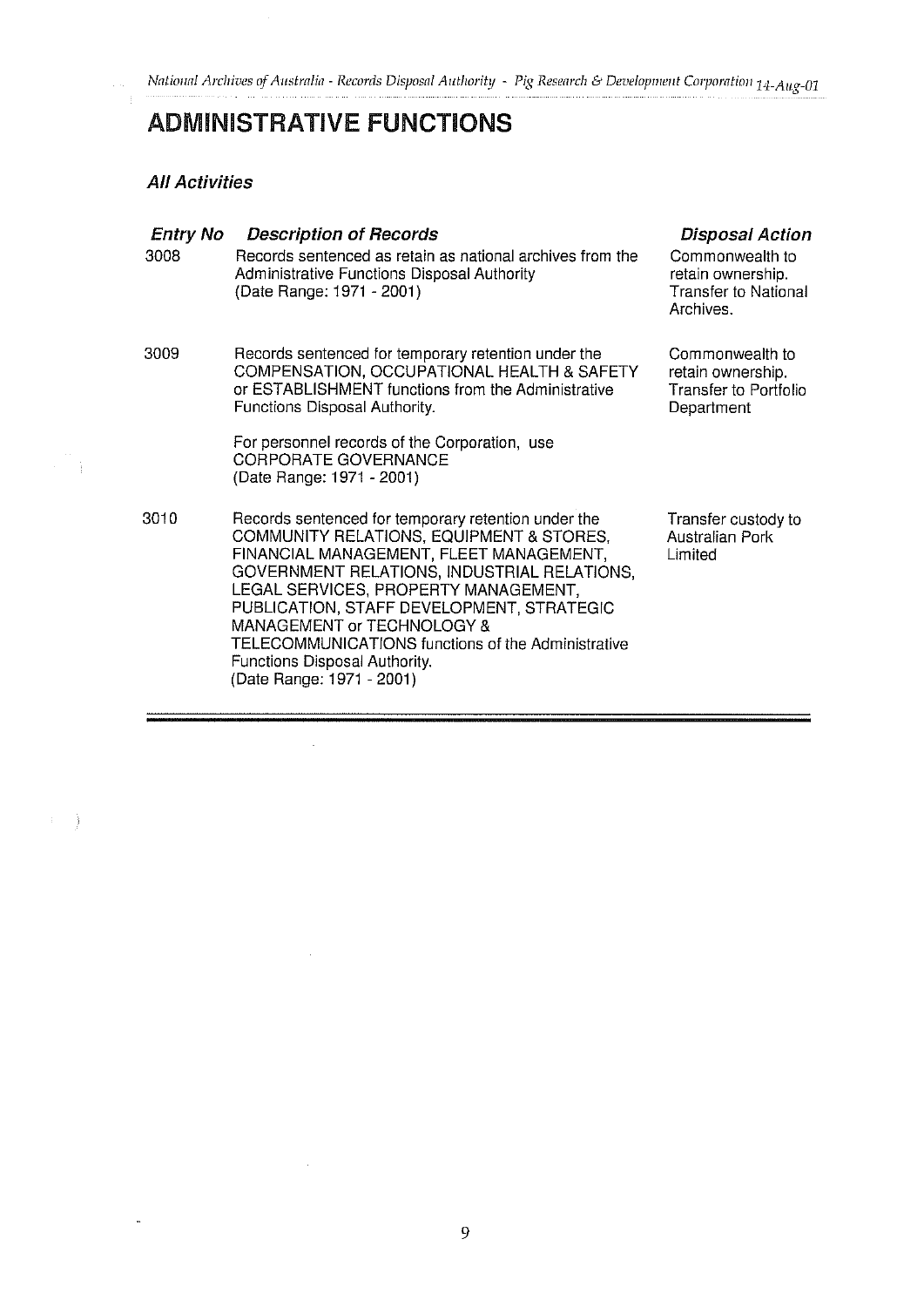# **CORPORATE GOVERNANCE**

The function of providing governance to the Pig Research and Development Corporation

# **Annual General Meetings**

The activity of convening Annual General Meetings, including preparation of agenda, room booking and minutes of meetings.

| <b>Entry No</b><br>2974 | <b>Description of Records</b><br>Records documenting final versions of minutes of Annual<br>General Meetings.<br>(Date Range: 1971 - 2001)                | Disposal Action<br>Retain as national<br>archives.<br>Commonwealth to<br>retain ownership.<br>Transfer to Portfolio<br>Department.            |
|-------------------------|-----------------------------------------------------------------------------------------------------------------------------------------------------------|-----------------------------------------------------------------------------------------------------------------------------------------------|
| 2975                    | Records documenting preparation of Annual General<br>Meting. May include:<br>room bookings<br>draft minutes<br>agenda papers<br>(Date Range: 1971 - 2001) | Destroy 5 years after<br>final minutes<br>distributed.<br>Commonwealth to<br>retain ownership.<br><b>Transfer to Portfolio</b><br>Department. |

# **Appointments**

The activity involved in the nomination and selection of persons for appointment to positions of Executive Director or Director within the Corporation

**For** employment records of other staff, use CORPORATE GOVERNANCE - Employment

| <b>Entry No</b> |  | <b>Description of Records</b> |
|-----------------|--|-------------------------------|
|-----------------|--|-------------------------------|

2970 Records documenting the nomination and selection of a Destroy 75 years<br>person to a position of Executive Director or Director. after date of birth. person to a position of Executive Director or Director. after date of birth.<br>(Date Range: 1971 - 2001) Commonwealth to (Date Range: 1971 - 2001)

### **Disposal Action**

retain ownership. Transfer to Portfolio Department.

### **Assets Transfer**

The activity of arranging transfer of assets to the Commonwealth and Australian Pork Limited on the cessation of the Corporation.

| Entry No | <b>Description of Records</b>                                                                                                                       |
|----------|-----------------------------------------------------------------------------------------------------------------------------------------------------|
| 2971     | Records documenting the transfer of assets from the<br>Corporation to the Commonwealth and Australian Pork<br>Limited.<br>(Date Range: 1971 - 2001) |

 $\mathcal{L}$ 

**Disposal Action** 

Destroy 7 years after transfer completed. Commonwealth to retain ownership. Transfer to Portfolio **Department**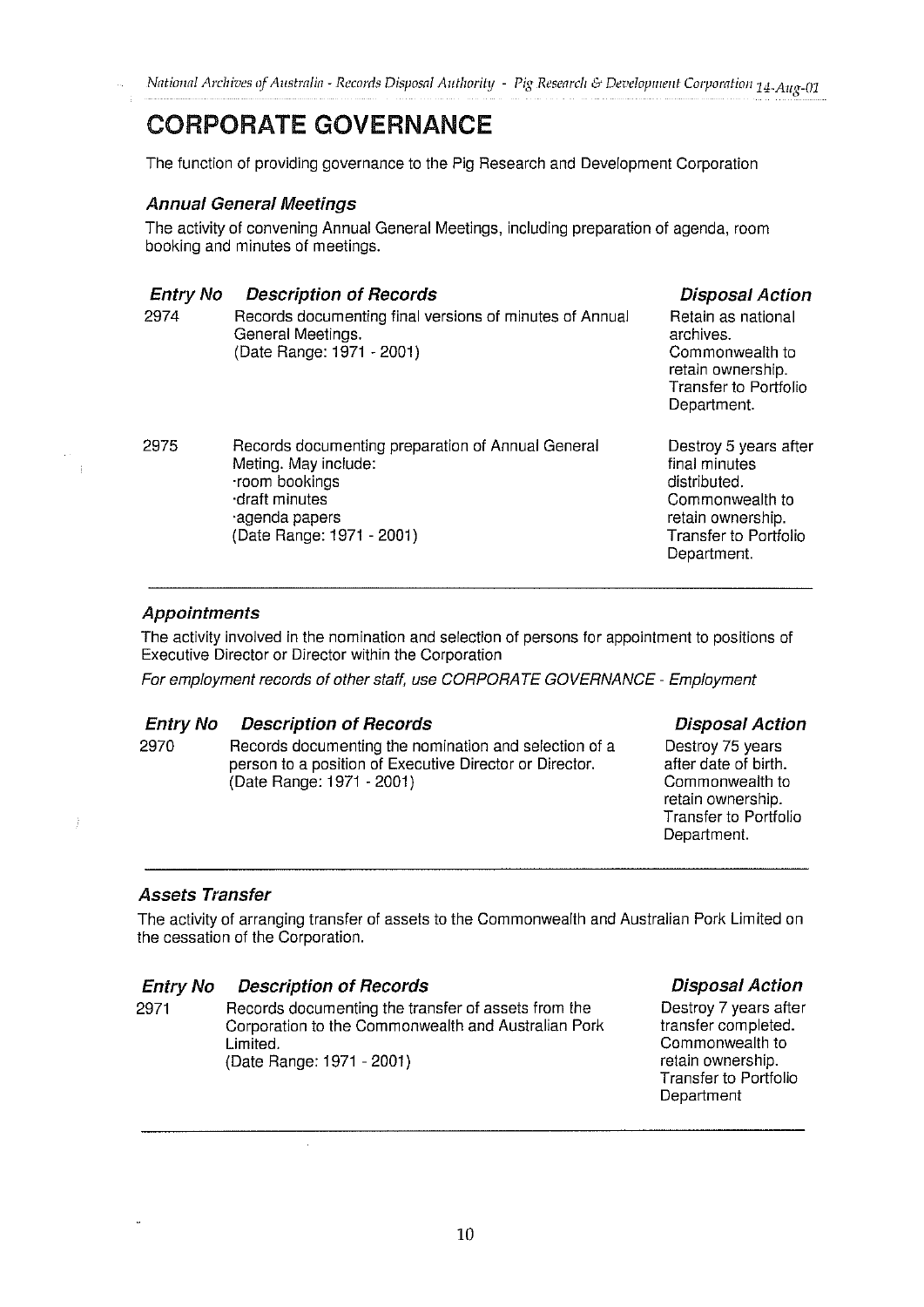# CORPORATE **GOVERNANCE**

The function of providing governance to the Pig Research and Development Corporation

# **Authorisation**

The process of delegating power to authorise an action and the seeking and granting permission to undertake a requested action.

| <b>Entry No</b> | <b>Description of Records</b>                                                                            | <b>Disposal Action</b>                                                                              |
|-----------------|----------------------------------------------------------------------------------------------------------|-----------------------------------------------------------------------------------------------------|
| 2972            | Delegations of power to agency staff to authorise<br>administrative action.<br>(Date Range: 1971 - 2001) | Destroy 7 years after<br>delegation expires.<br>Transfer custody to<br>Australian Pork<br>Limited.  |
| 2973            | Authorisations for administrative action<br>(Date Range: 1971 - 2001)                                    | Destroy 5 years after<br>authorisation given.<br>Transfer custody to<br>Australian Pork<br>Limited. |

# **Board Meetings**

 $\frac{1}{2}$  ). ţ.

 $\langle \rangle$  $\alpha$ 

The activity of holding meetings of the Board of Management.

| <b>Entry No</b><br>3030 | <b>Description of Records</b><br>Records documenting final minutes of meetings.<br>(Date Range: 1971 - 2001) | Disposal Action<br>Retain as national<br>archives. Ownership<br>to be retained by the<br>Commonwealth.<br>Transfer to Portfolio<br>Department. |
|-------------------------|--------------------------------------------------------------------------------------------------------------|------------------------------------------------------------------------------------------------------------------------------------------------|
| 3031                    | Working papers resulting from arranging meetings of the<br>Board.<br>(Date Range: 1971 - 2001)               | Destroy 2 years after<br>final minutes<br>distributed. Transfer<br>custody to Australian<br>Pork Limited                                       |

# **Employment**

The activity of nominating and selecting persons for employment against positions within the Corporation.

For employment records of Directors and Executive Directors, use CORPORA TE GOVERNANCE - Appointments.

| Entry No | <b>Description of Records</b>                                                                                             |                                          |
|----------|---------------------------------------------------------------------------------------------------------------------------|------------------------------------------|
| 2976     | Records documenting the nomination and selection of a<br>person to a position of employment.<br>(Date Range: 1971 - 2001) | De:<br>afte<br>Col<br>reta<br>Tra<br>Dei |
|          |                                                                                                                           |                                          |

# **isposal Action**

stroy 75 years er date of birth. mmonwealth to ain ownership. Transfer to Portfolio Department.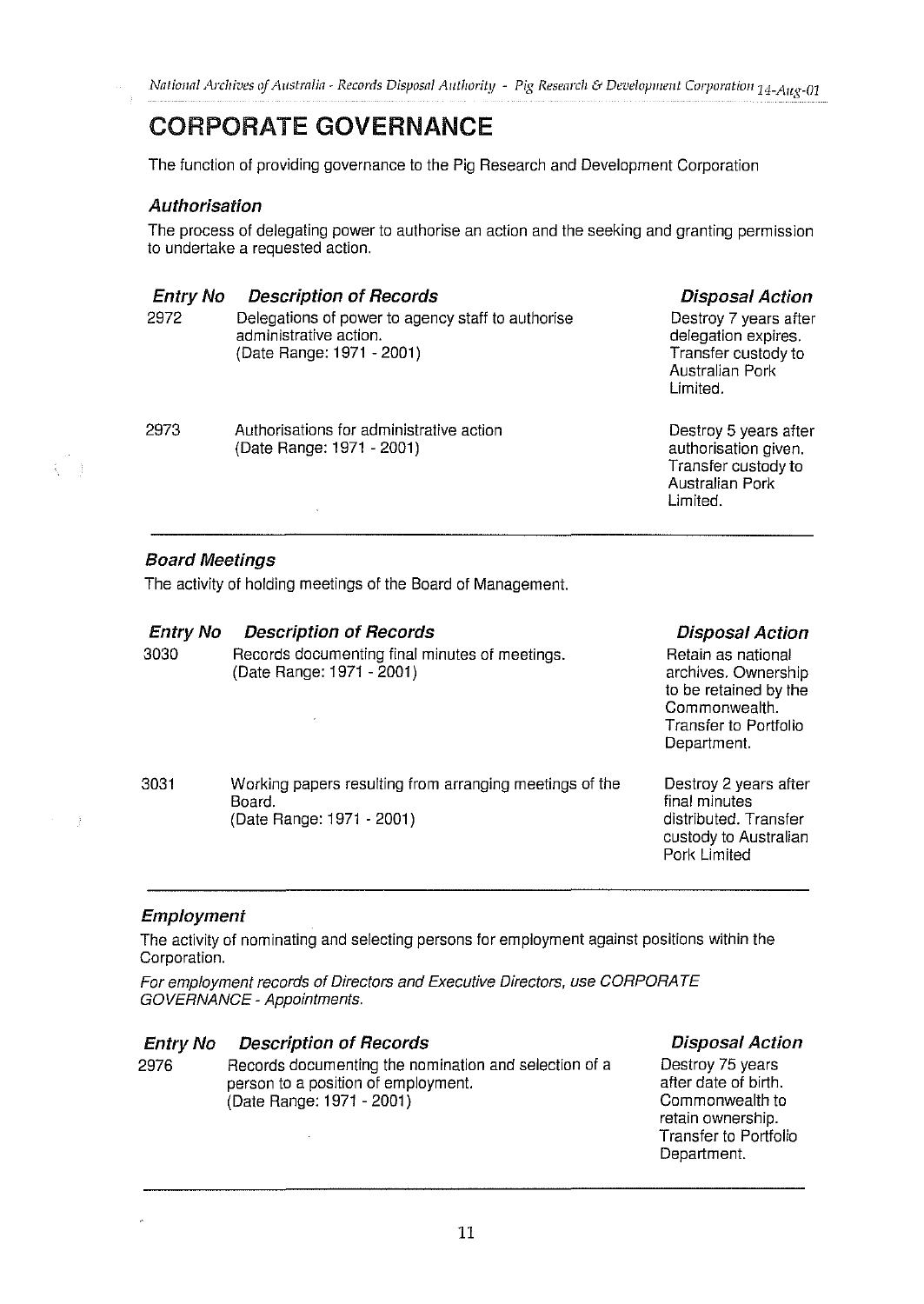# CORPORATE GOVERNANCE

The function of providing governance to the Pig Research and Development Corporation

## **Establishing**

The activity of establishing the organisation and its structure in the first instance. For example, from estabiishing legisiation.

For ongoing establishment, use ESTABLISHMENT

## **Entry No Description of Records Contract Contract Disposal Action Action**

 $\sim 3$ 

2977 Records documenting the original set up of the corporation. Retain as national (Date Range: 1971 - 2001)

to be retained by the Commonweaith.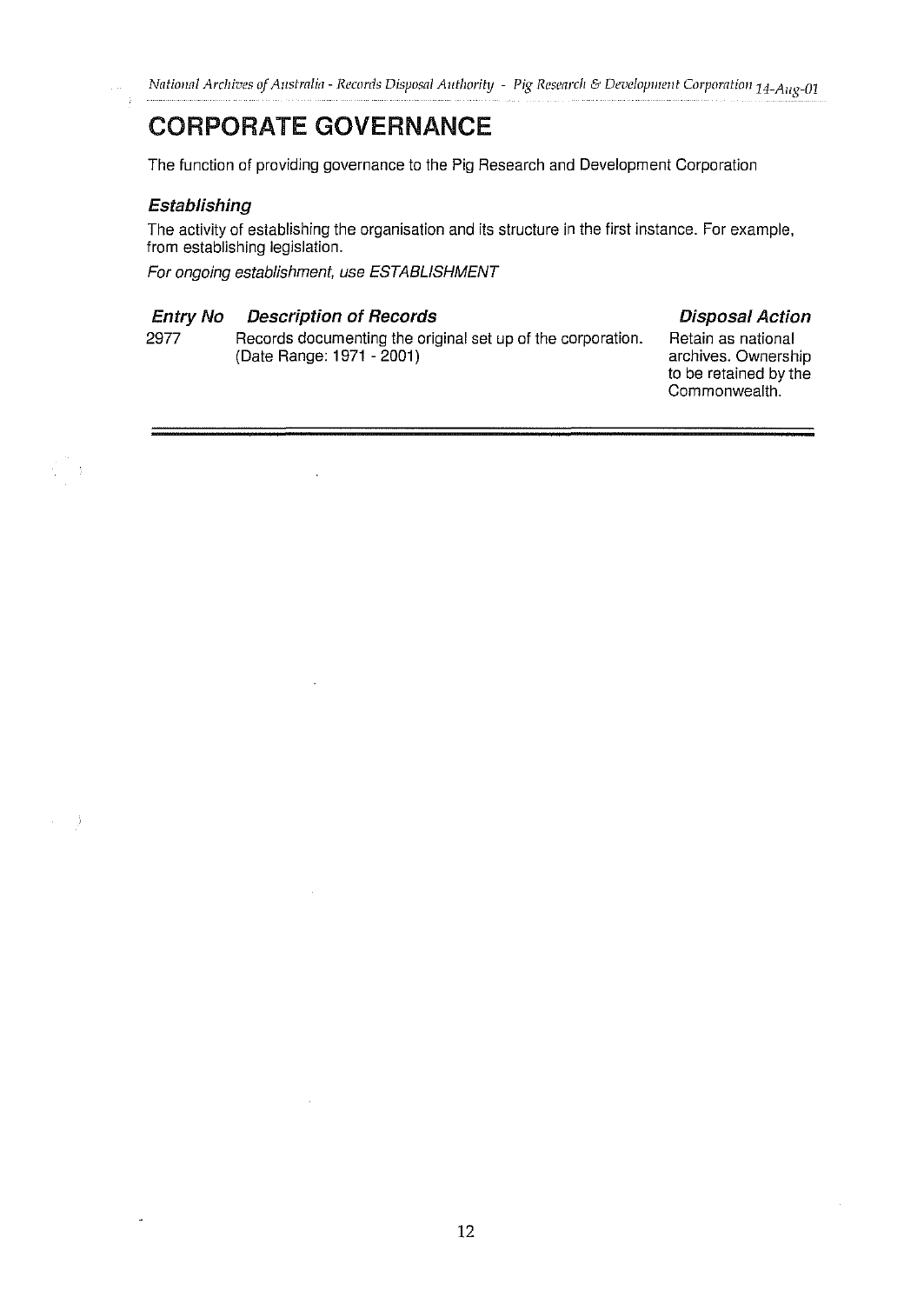The function of managing funds on behalf of the Australian pig industry and the Commonwealth Government for the purposes on Investing in research and development programs to improve the economic and environmental sustainability of the pig industry. Includes the adaptation of that research for practical and commercial uses.

## **Advice**

The activities associated with offering opinions by or to the organisation as to an action or judgement. Includes the process of advising.

| <b>Entry No</b> | <b>Description of Records</b> |  |
|-----------------|-------------------------------|--|
|-----------------|-------------------------------|--|

 $\ddot{\phantom{1}}$ 

2980 Records documenting and receipt and provision of advice on Destroy 7 years after<br>pig research and development and the Corporation. action completed. pig research and development and the Corporation. action completed.<br>(Date Range: 1971 - 2001) Transfer custody to (Date Range: 1971 - 2001)

# **Disposal Action**

Australian Pork Limited.

## **Agreements**

The processes associated with the establishment, maintenance, review and negotiation of agreements.

| <b>Entry No</b> | <b>Description of Records</b>                                                                                                                                                                             | <b>Disposal Action</b>                                                                                           |
|-----------------|-----------------------------------------------------------------------------------------------------------------------------------------------------------------------------------------------------------|------------------------------------------------------------------------------------------------------------------|
| 2978            | Records documenting the negotiations, establishment,<br>maintenance and review of research funding agreements,<br>and final versions where agreement has been completed.<br>(Date Range: 1971 - 2001)     | Destroy 7 years after<br>agreement finalised<br>or cancelled. Transfer<br>custody to Australian<br>Pork Limited. |
| 2979            | Records documenting the negotiations, establishment,<br>maintenance and review of research funding agreements,<br>and final versions where agreement has not been completed.<br>(Date Range: 1971 - 2001) | Destroy 7 years after<br>agreement finalised<br>or cancelled. Transfer<br>custody to Australian<br>Pork Limited. |

### **Audit**

 $\beta^{\rm I}$ 

The activities associated with officially checking financial, quality assurance and operational records to ensure they have been kept and maintained in accordance with agreed or legislated standards and correctly record the events, processes and business of the organisation in a specified period. Includes compliance audits, financial audits, operational audits, recordkeeping audits, skills audits, system audits and quality assurance audits.

| <b>Entry No</b> | <b>Description of Records</b>                                | <b>Disposal Action</b> |
|-----------------|--------------------------------------------------------------|------------------------|
| 2981            | Final internal and external audit reports and working papers | Destroy 7 years after  |
|                 | relating to the Corporation.                                 | final report. Transfer |
|                 | (Date Range: 1971 - 2001)                                    | custody to Australian  |
|                 |                                                              | Pork Limited.          |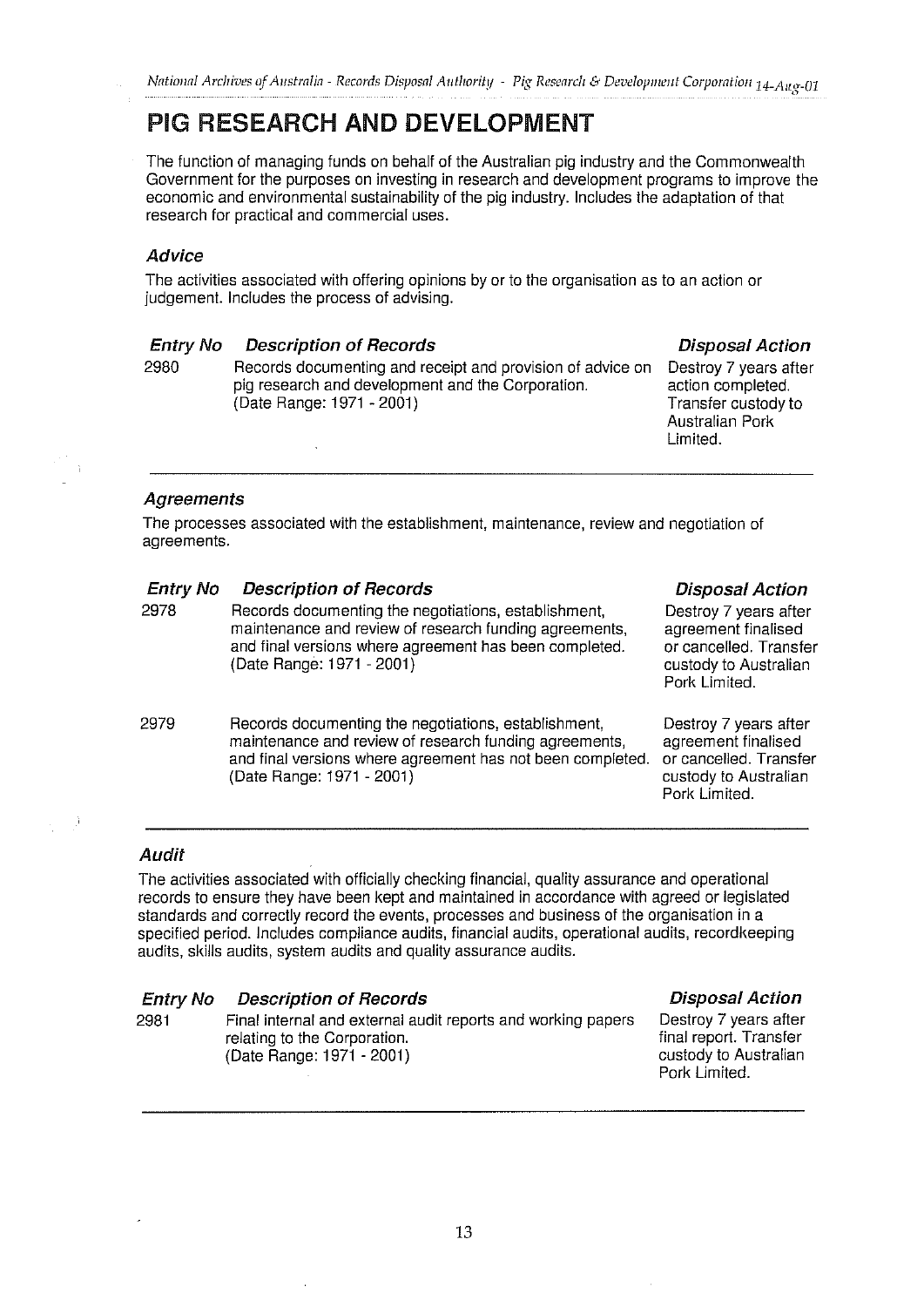The function of managing funds on behalf of the Australian pig industry and the Commonwealth Government for the purposes on investing in research and development programs to improve the economic and environmental sustainability of the pig industry. Includes the adaptation of that research for practicai and commercial uses.

### **Commercialisation**

Identification, promotion and sale of research products and services to the wider community to generate revenue.

# **Entry No Description of Records Contract Contract Disposal Action Contract Property**

2982 Records documenting the commercialisation of intellectual Destroy 7 years after (Date Range: 1971 - 2001) arrangements expire

patent or licence or are otherwise terminated. Transfer custody to Australian Pork Limited.

## **Committees**

The activities associated with the management of committees and task forces. Includes the committee's establishment, appointment of members, terms of reference, proceedings, minutes of meetings, reports, agendas etc.

Tip: Use STRATEGIC MANAGEMENT - Committees for Audit committees

### **Entry No Description of Records Contract Contract Disposal Action Action**

2983 Records documenting the arrangements for and minutes of Destroy 7 years after<br>meetings of committees related to the Corporation. Final minutes of meetings of committees related to the Corporation. (Date Range: 1971 - 2001) meeting presented.

Transfer custody to Australian Pork Limited.

# **Development**

The activity of making research results useable or profitable or making further use of results.

### **Entry No** Description of Records **Disposal Action**

2984 Records documenting the development of intellectual Destroy 7 years after<br>property into a marketable entity property into a marketable entity<br>
(Date Range: 1971 - 2001)<br>
patent or licence<br>
arrangements expire (Date Range: 1971 - 2001)

or are otherwise terminated. Transfer custody to Australian Pork Limited.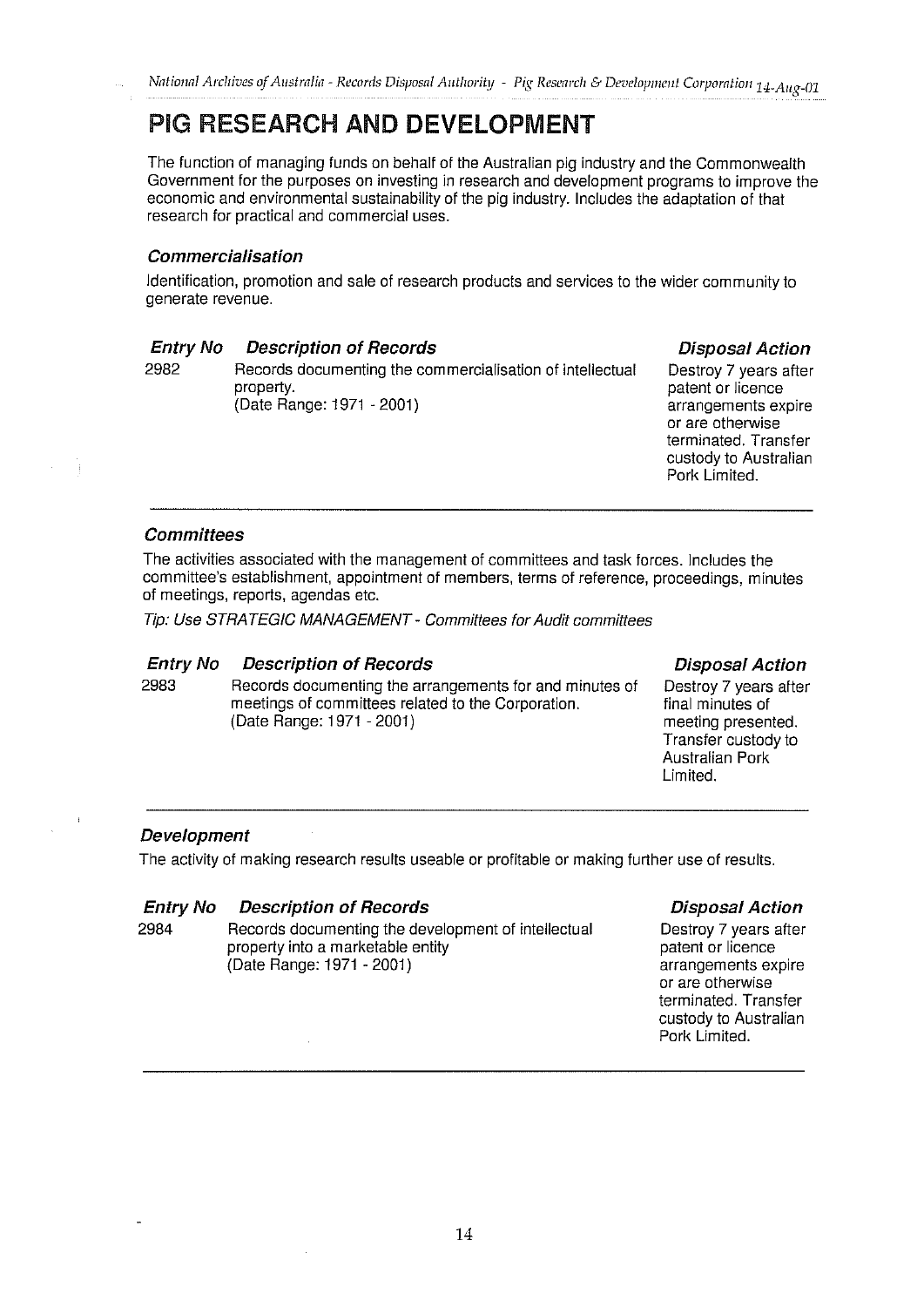The function of managing funds on behaif of the Austraiian pig industry and the Commonwealth Government for the purposes on investing in research and deveiopment programs to improve the economic and environmentai sustainability of the pig industry. Includes the adaptation of that research for practical and commerciai uses.

# **Enquiries**

The activities associated with the handling of requests for information about the organisation and its services by the general public, agency employees or another organisation.

| Entry No | <b>Description of Records</b>                                                                              | <b>Disposal Action</b>                                            |
|----------|------------------------------------------------------------------------------------------------------------|-------------------------------------------------------------------|
| 2985     | Records documenting the handling of public enquiries about<br>the Corporation<br>(Date Range: 1971 - 2001) | Destroy 7 years after<br>action completed.<br>Transfer custody to |

Australian Pork Limited.

 $^{\circ}$ 

# **Intellectual Property**

The activities involved in managing the agency's intellectual property, both published and unpublished, and the use of material held by the agency in which another party owns the intellectual property. Includes the management of copyright, design, patents and trademarks, royalties and matters of confidentiality such as trade secrets which are not available to the public under Freedom of Information (FOI) legislation.

For records documenting licensing of intellectual property to other users, use PIG RESEARCH AND DEVELOPMENT - Licensing.

For records documenting development of intellectual property, use PIG RESEARCH AND DEVELOPMENT - Development.

# Entry No **Description of Records Disposal Action**

 $\bar{a}$ 

2986 Records documenting the arrangements for registration of Destroy 7 years after<br>intellectual property. intellectual property. (Date Range: 1971 - 2001) arrangements expire

or are otherwise terminated. Transfer custody to Australian Pork Limited.

# **Licensing**

The activity of receiving applications for and the granting of permission to use the organisations Intellectual Property

For records documenting the Corporation's licenses and intellectual property, use PIG RESEARCH AND DEVELOPMENT - Intellectual Property.

### Entry No **Description of Records Disposal Action**

2987 Records documenting the application for and issue of Destroy 7 years after<br>licenses for use of the agency's intellectual property. license expires or is licenses for use of the agency's intellectual property. license expires or is (Date Range: 1971 - 2001) (Date Range: 1971 - 2001)

custody to Australian Pork Limited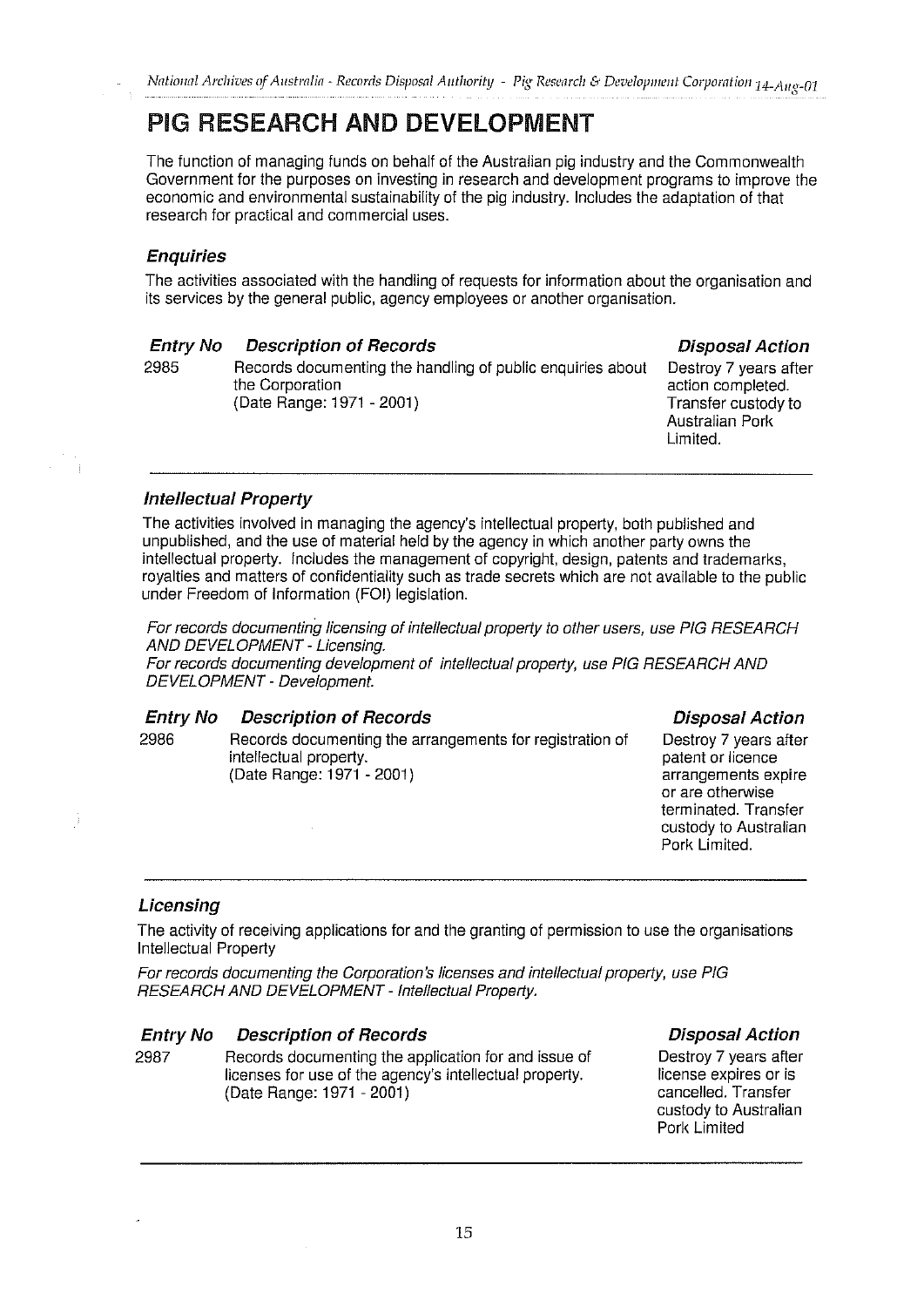The function of managing funds on behalf of the Australian pig industry and the Commonwealth Government for the purposes on investing in research and development programs to Improve the economic and environmental sustainability of the pig industry. Includes the adaptation of that research for practical and commercial uses.

# **Meetings**

The activities associated with ad-hoc gatherings held to formulate, discuss, update, or resolve issues and matters pertaining to the management of the section, department, or organisation as a whole. Includes arrangements, agenda, taking of minutes etc. Excludes committee meetings.

| <b>Entry No</b> | <b>Description of Records</b>                                                                                                                                                            | <b>Disposal Action</b>                                                                                    |
|-----------------|------------------------------------------------------------------------------------------------------------------------------------------------------------------------------------------|-----------------------------------------------------------------------------------------------------------|
| 2988            | Records documenting the conduct and administration of<br>meetings, including external meetings. Includes:<br>aqenda<br>notices of meetings<br>final minutes<br>(Date Range: 1971 - 2001) | Destroy 3 years after<br>final minutes<br>distributed. Transfer<br>custody to Australian<br>Pork Limited. |

### **Reporting**

The processes associated with initiating or providing a formal response to a situation or request (either internal, external or as a requirement of corporate policies), and to provide formal statements or findings of-the results of the examination or investigation. Includes agenda, briefing, business, discussion papers, proposals, reports, reviews and returns.

### Entry No **Description of Records Disposal Action**

 $\overline{a}$ 

2989 Records documenting reports made to external agencies Destroy 5 years after and periodic internal reports used to monitor and document report completed. recurring activities. Transfer custody to (Date Range: 1971 - 2001) (Date Range: 1971 - 2001)

Limited.